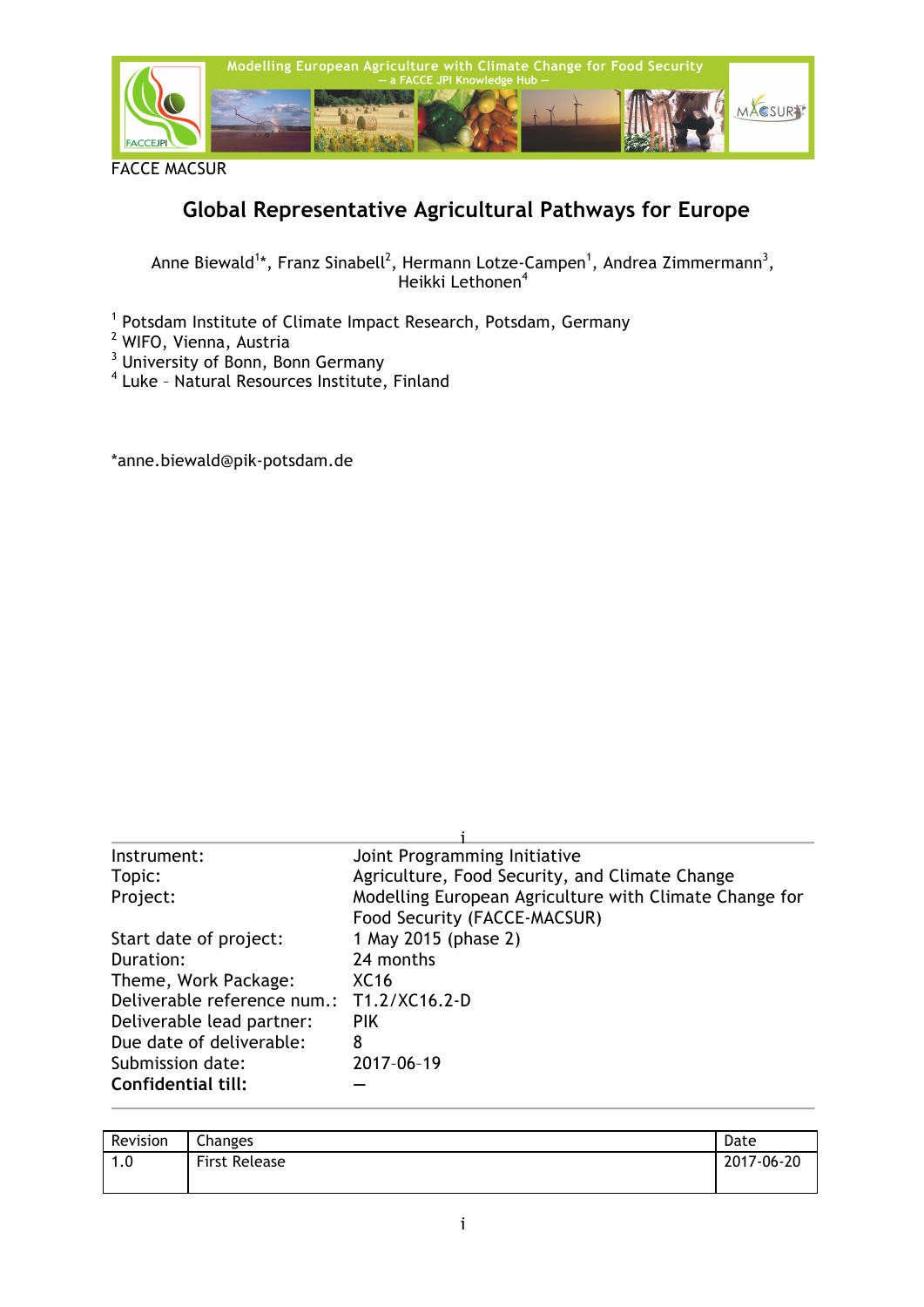## **Global Representative Agricultural Pathways for Europe**

Anne Biewald, Franz Sinabell, Hermann Lotze-Campen, Andrea Zimmermann, Heikki Lethonen

## **Abstract**

Agricultural elements have been covered in the scenario process on shared socio-economic pathways (SSPs) incompletely and pathways have not been specified for the future development of the European Union. We will therefore devise a general framework on European Representative Agricultural Pathways (EU-RAPs), where we cover different aspects of agricultural development, as for example European and domestic agricultural and environmental policies, or different livestock and crop management systems, and describe future developments of the confederation of the countries of the European Union. For the agricultural elements we distinguish between elements that can be derived from the definitions in the Shared Socioeconomic Pathways, as for example irrigation efficiencies which are linked to technological development, and elements that have to be newly devised such as the development of the Common Agricultural Policy. For the future of the European Union we develop five different worlds which correspond to the SSPs. Finally both frameworks are combined.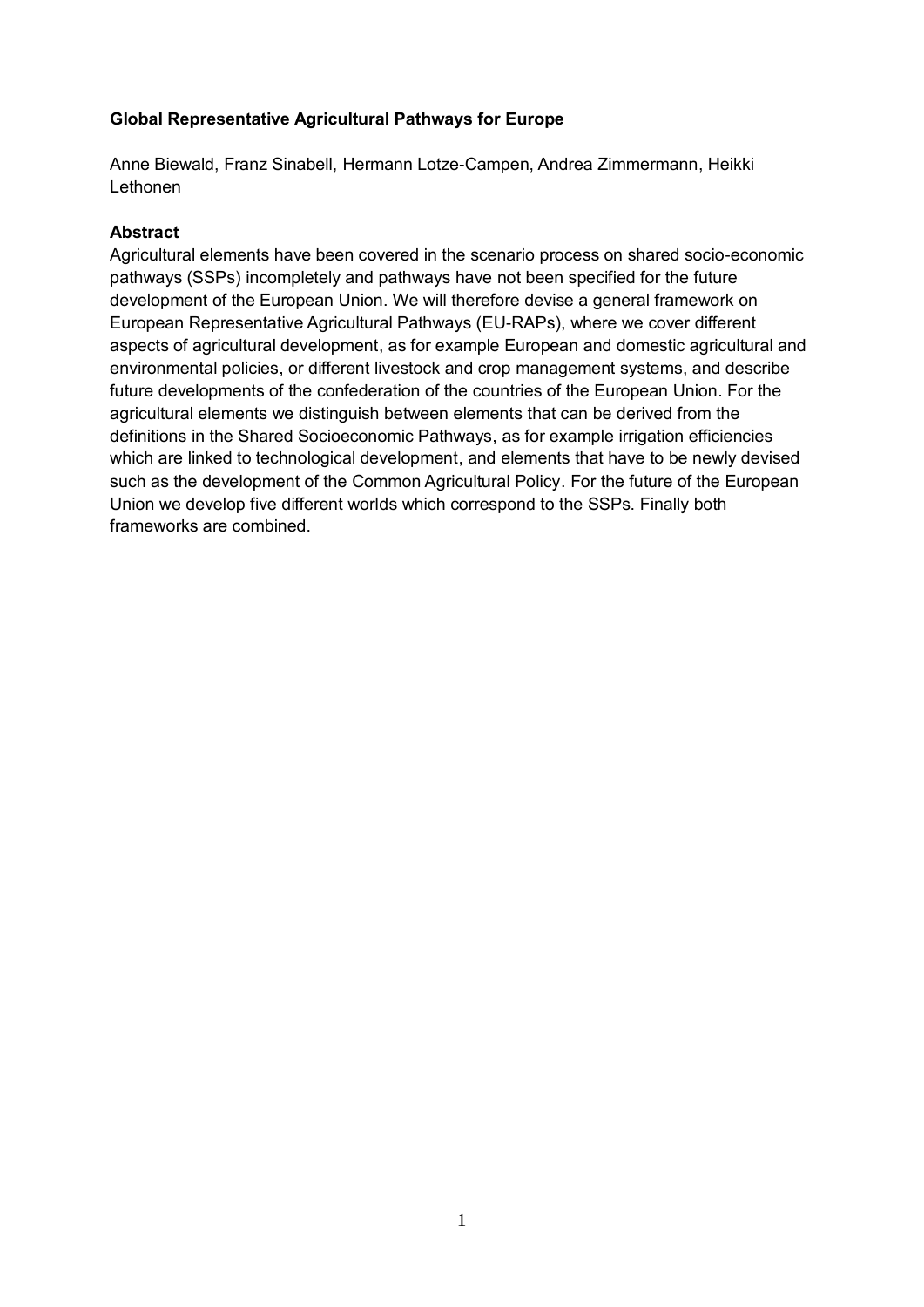#### **1. Background of SSPs and RAPs**

#### **1.1. The SSP framework in the context of agriculture**

The framework of the Shared Socioeconomic Pathways (SSPs) is the most recent development of alternative socio-economic pathways used for climate change studies (O'Neill et al., 2015). The SSPs depict five different global futures defined in different degrees of challenges to adaptation (ability to deal with climate change impacts) and challenges to mitigation (ability to reduce greenhouse gas emissions). Each SSP is described by a narrative (qualitative) scenario. Here we present summaries of the five narratives focusing on agriculture (adapted from Popp et al. 2015):

SSP1: Sustainability—Taking the green road: The world shifts gradually, but pervasively, toward a more sustainable path, emphasizing more inclusive development that respects perceived environmental boundaries. Land use is strongly regulated, e.g. tropical deforestation rates are strongly reduced. Crop yields are rapidly increasing in low- and medium-income regions, leading to a faster catching-up with high income countries. Healthy diets with low animal-calorie shares and low waste prevail. In an open, globalized economy, food is traded internationally.

SSP2: Middle of the road: The world follows a path in which social, economic, and technological trends do not shift markedly from historical patterns. Land use change is incompletely regulated, i.e. tropical deforestation continues, although at slowly declining rates over time. Rates of crop yield increase decline slowly over time, but low-income regions catch up to a certain extent. Caloric consumption and animal calorie shares converge slowly towards high levels. International trade remains to large extent regionalized.

SSP3: Regional rivalry—A rocky road: A resurgent nationalism, concerns about competitiveness and security, and regional conflicts push countries to increasingly focus on domestic or, at most, regional issues. Land use change is hardly regulated, i.e. tropical deforestation continues at current rates. Rates of crop yield increase decline strongly over time, due to little investment. Unhealthy diets with high animal shares and high waste become widespread. A regionalized world leads to reduced trade flows.

SSP4: Inequality—A road divided: Highly unequal investments in human capital, combined with increasing disparities in economic opportunity and political power, lead to increasing inequalities and stratification both across and within countries. Land use change is strongly regulated in high income countries, but tropical deforestation still occurs in poor countries. High income countries achieve high crop yield increases, while low income countries remain relatively unproductive in agriculture. Caloric consumption and animal calorie shares converge towards medium levels. Food trade is globalized, but access to markets is limited in poor countries, increasing vulnerability for non-connected population groups.

SSP5: Fossil-fueled development—Taking the highway: Driven by the economic success of industrialized and emerging economies, this world places increasing faith in competitive markets, innovation and participatory societies to produce rapid technological progress and development of human capital as the path to sustainable development. Land use change is incompletely regulated, i.e. tropical deforestation continues, although at slowly declining rates over time. Crop yields are rapidly increasing. Unhealthy diets with high animal shares and high waste prevail. Barriers to international trade are strongly reduced, and strong globalization leads to high levels of international trade.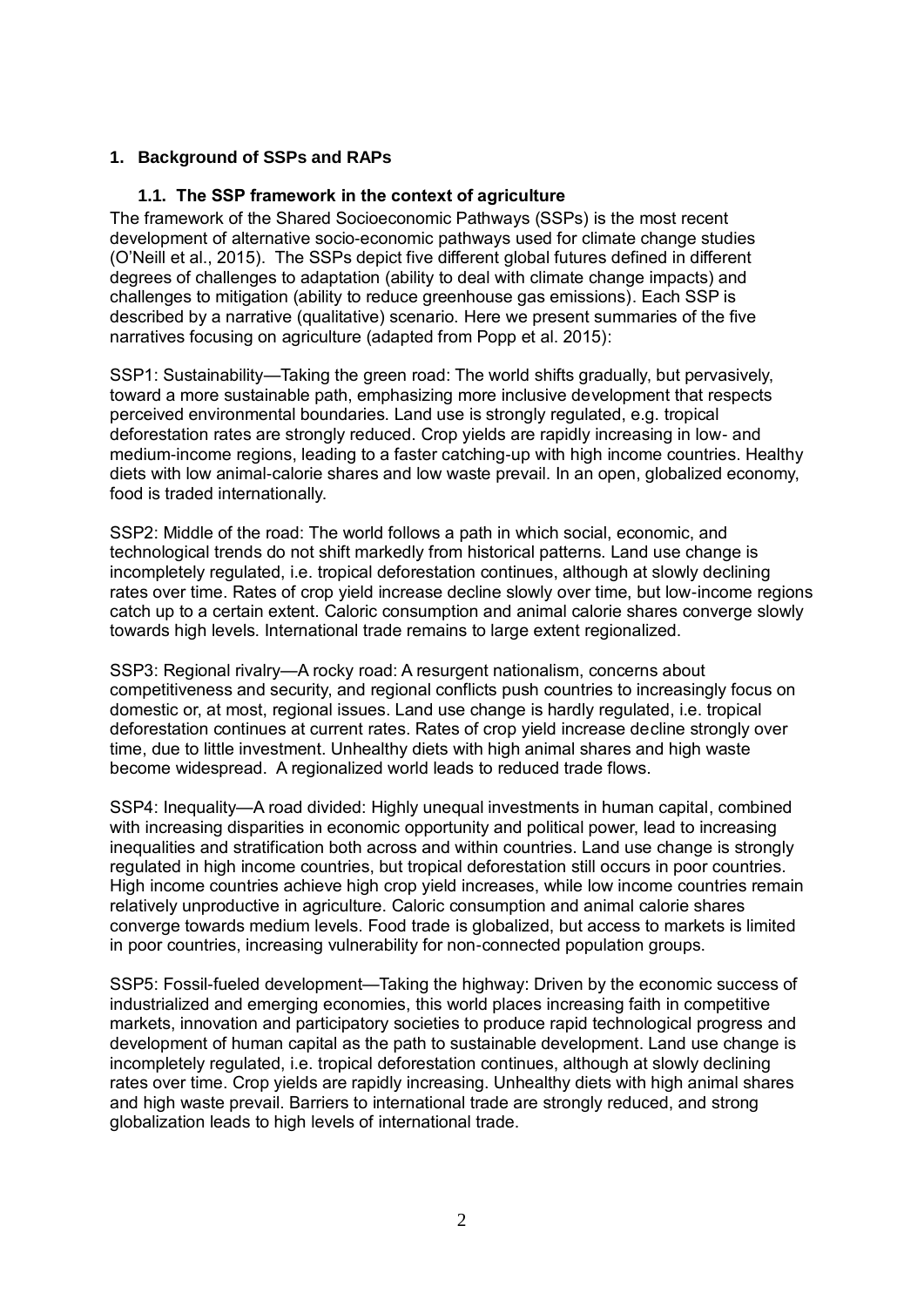## **1.2. The necessity for RAPs**

The SSPs describe plausible alternative changes in aspects of society such as demographic, economic, technological, social, governance and environmental factors, and are as such able to sketch alternative developments that are plausible, but on the other hand insufficiently specific for answering more detailed research questions. Therefore, for many applications, "extended SSPs" are likely to be required, containing additional and more detailed information for particular regions and sectors (van Ruijven et al., 2014, O'Neill et al., 2015). These extended SSPs should use assumptions that are consistent with the basic SSPs, but should support analysis that goes beyond the key variables (O'Neill et al., 2015).

Based on this insight and in the context of the Agricultural Model Intercomparison and Improvement Project (AgMIP, www.agmip.org) which aims at enabling consistent model comparison at all scales, Valdivia et al. have developed an approach with which it is possible to develop consistently regional agricultural pathways. The authors want to improve on a framework use where individualized scenarios using various data, often without transparent documentation, are used, making model intercomparison difficult. The methodology that they develop is based on finding that regional agro-economic models need information that cannot be delivered by higher scale models, but that these parameters should be defined consistently with global pathways. Contrasting to the SSPs, the RAPs developed by Valdivia et. al and Antle et al. are based on key biophysical and socio-economic drivers, arguing that the climate-centricity of the SSPs (which are based on challenges to adaptation and mitigation), neglects the strong interlinkages between climate impacts and socio-economic drivers (See [Figure 1\)](#page-4-0). Another important component of the regional RAPs is the strong participative component. Scenario parameters are defined here, not by scientists alone but in a transdisciplinary approach and close cooperation with stakeholders. In order to help regional model developers to define consistent RAPs, Valdivia and Antle (2012) have developed a tool to guide this process, which has by now been applied by several teams (cite recent papers, trade-off webpage). In the context of AgMIP the goal of this exercise is to design RAPs for all agricultural regions of the globe and to scale them up in order to create a consistent set of linked global and regional RAPs.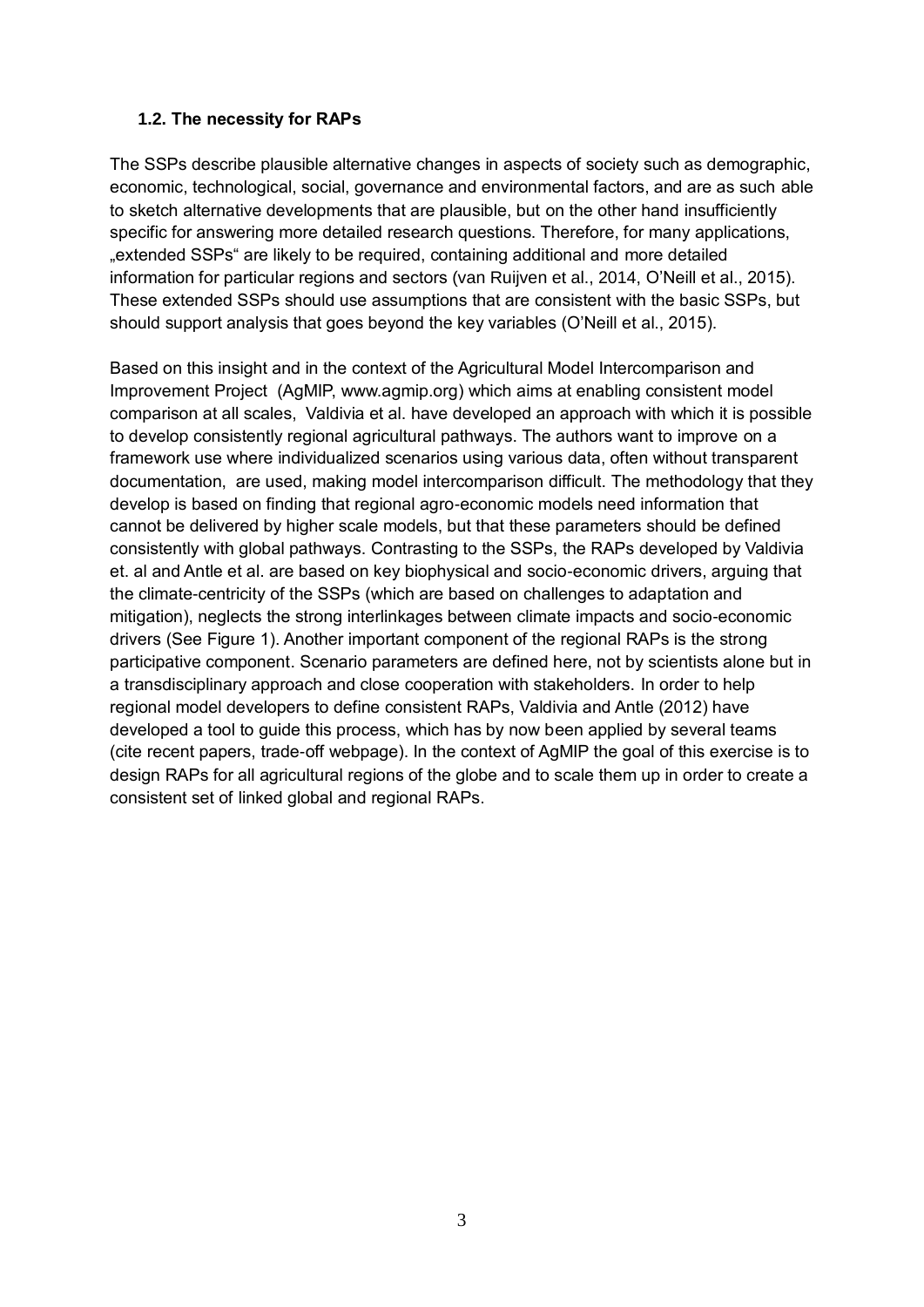

<span id="page-4-0"></span>*Figure 1: Pathway "Synergies and Tradoffs" Matrix with Pathway description (Source Antle et al. 2014)*

Rather then following the approach by Valdivia and Antle, we will define EU-RAPs in the context of the SSP framework, sticking as closely as possible to the terminology but complementing elements when necessary. This paper therefore intends to define extended SSPs for the agricultural sector in Europe, enabling agro-economic models, such as CAPRI (citation) or MAgPIE (Lotze-Campen et al., 2008) to specify their assumptions consistently with the SSP framework

# 2. Identification of Key Agricultural Elements in the SSP Framework

While the SSPs are the decisive framework for the development of our EU-RAPs, not all important elements are included and elements are partially not described in sufficient detail. We want therefore to complement important elements in the SSPs in such a way that they can be a useful base for modelling exercises for the European agriculture. On the other hand, we do not aim at quantifying any scenario-parameters, beyond the already existing quantification, as this has to be done specifically for each model. In *Figure 2 [: Specification of](#page-6-0)  [elements relevant for the agricultural development in Europe according to the quality of their](#page-6-0)  [description in the SSP framework.](#page-6-0)*[Figure 2](#page-6-0) we distinguish between relevant elements in the context of agricultural production in Europe and their level of detailing the SSP framework description. In the following we list all the pathway elements relevant for the agricultural production in Europe, sorting them according to their level of description and making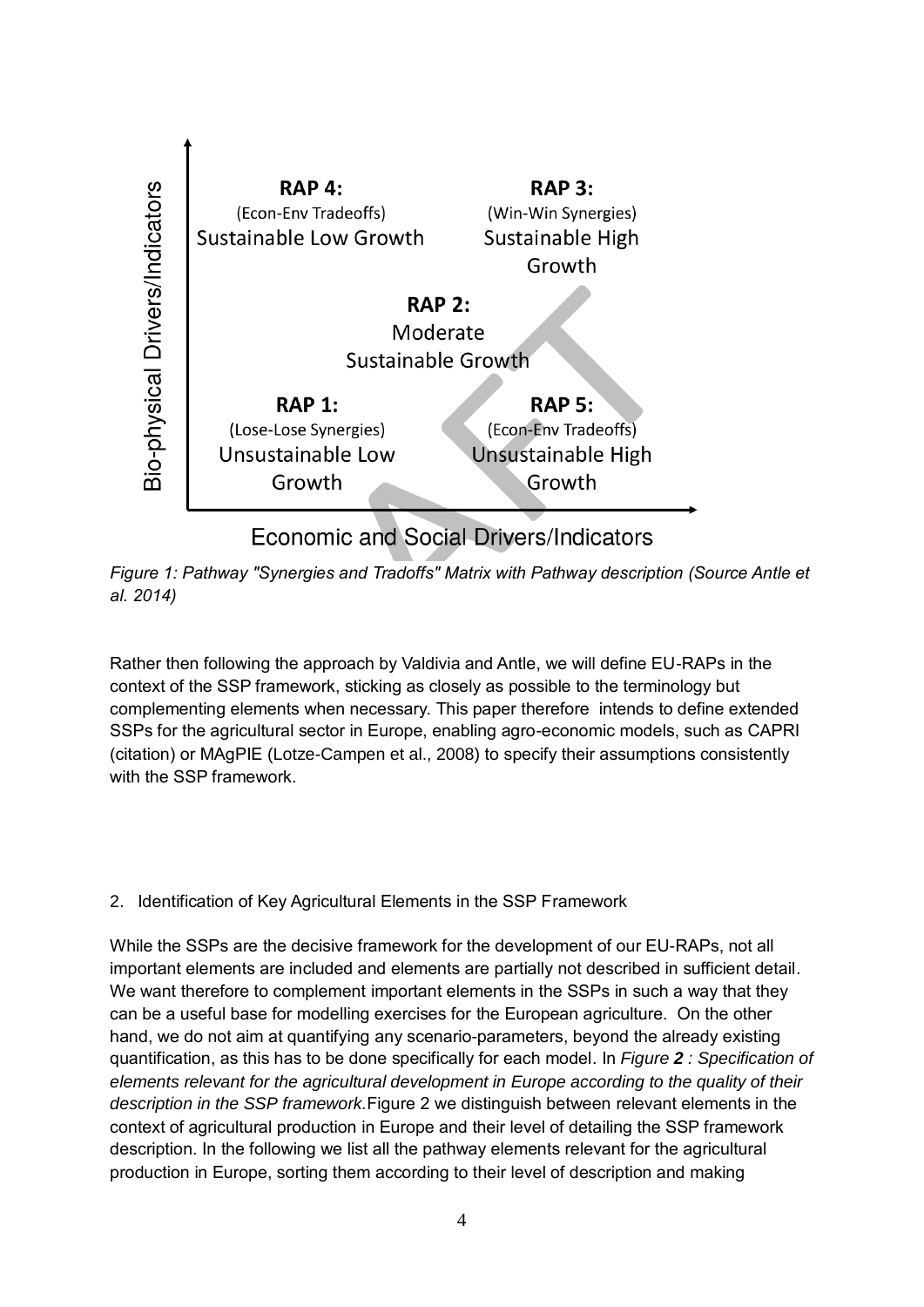suggestion on how the should be complemented in order to be used as an framework for EU-RAPs

1. Elements which are not considered in the SSP framework

These include all agricultural policies on domestic and European level. We come to this in more detail in chapter [4.](#page-10-0)

- 2. Elements which are considered in the framework, but at different levels of detail
	- a. Elements which are sufficiently described and quantified.
		- Population growth (in the category Demographics)
		- Per capita GDP growth (in the category Economy and Lifestyle)
		- $\rightarrow$  national data are available on the IIASA data base (citation), no additional description necessary
	- b. *Elements which are described in a qualitative way, but need some specification*.
		- International trade and globalization (category economy and lifestyle): -Determining trade agreements under consideration (e.g. Finalizing the Doha-Development round,TTIP, Ceta and other bilateral trade agreements)

-Defining preference of regional production in the context of agricultural production, how strong is the preference in the context of price differences, what about products which cannot be regionally produced, e.g. coffee

- Policy orientation and institutions (Policies & Institutions): -translating this in the context of Environmental Policy
- Land use :
	- Definition for land use protection, e.g. protection of pristine forests only or forests in general, other natural areas ?
- *c. Elements which are mentioned, but not sufficiently described nor quantified.*
	- Consumption and diet (category economy and lifestyle): -besides meat, also waste and overall per capita consumption needs to be defined

-food specific demand elasticities

- Technological development : -Defining the term in the context of agriculture, e.g. agricultural productivity, closing of the yield gap, sustainable intensification (increase in input and output ?) -Defining this rate crop and livestock dependent
- Environmental Policy (Policies & Institutions) : -which European Environmental Policies should be considered, e.g. Water Directive Framework, Nitrate Directive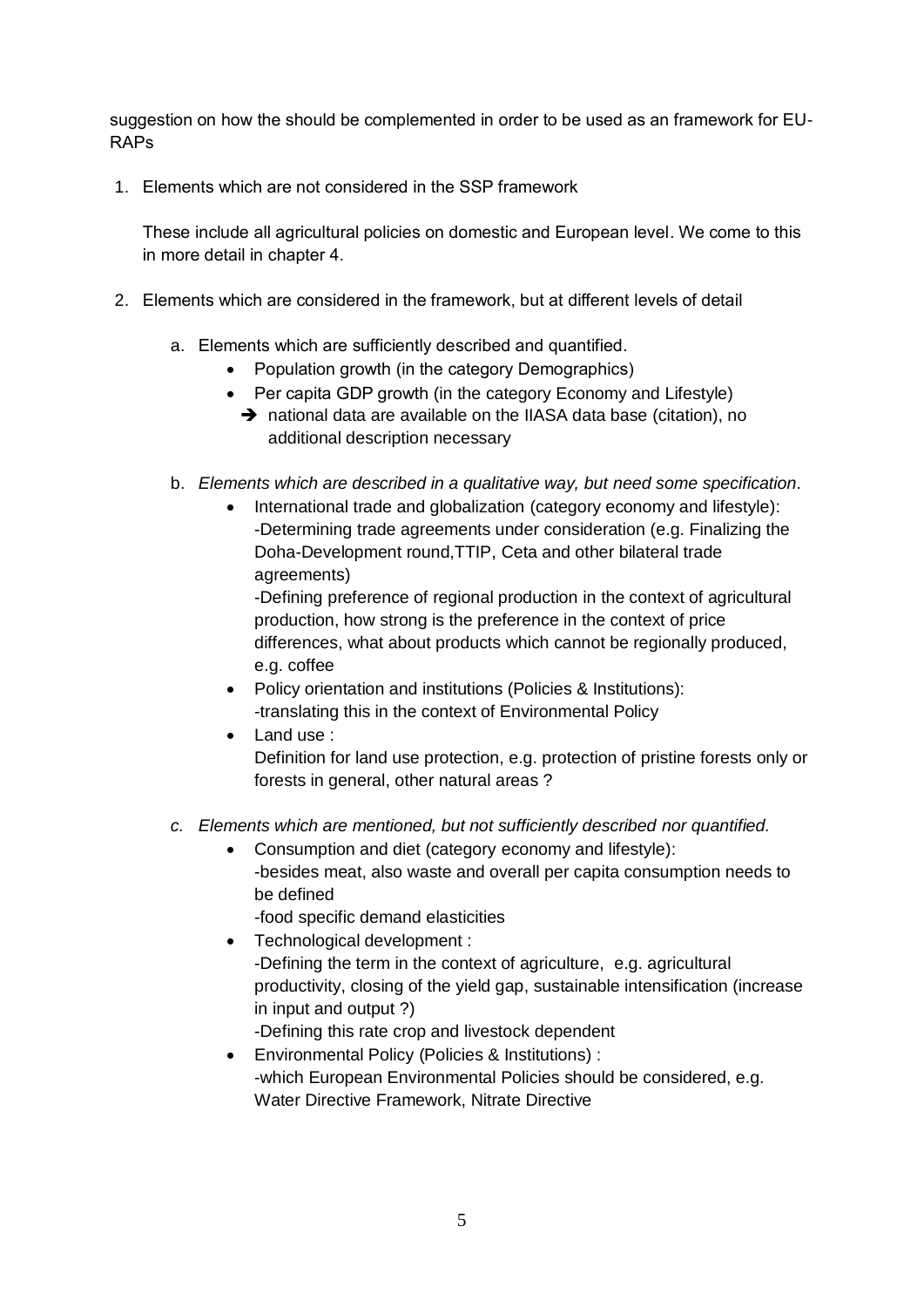

<span id="page-6-0"></span>*Figure 2 : Specification of elements relevant for the agricultural development in Europe according to the quality of their description in the SSP framework.*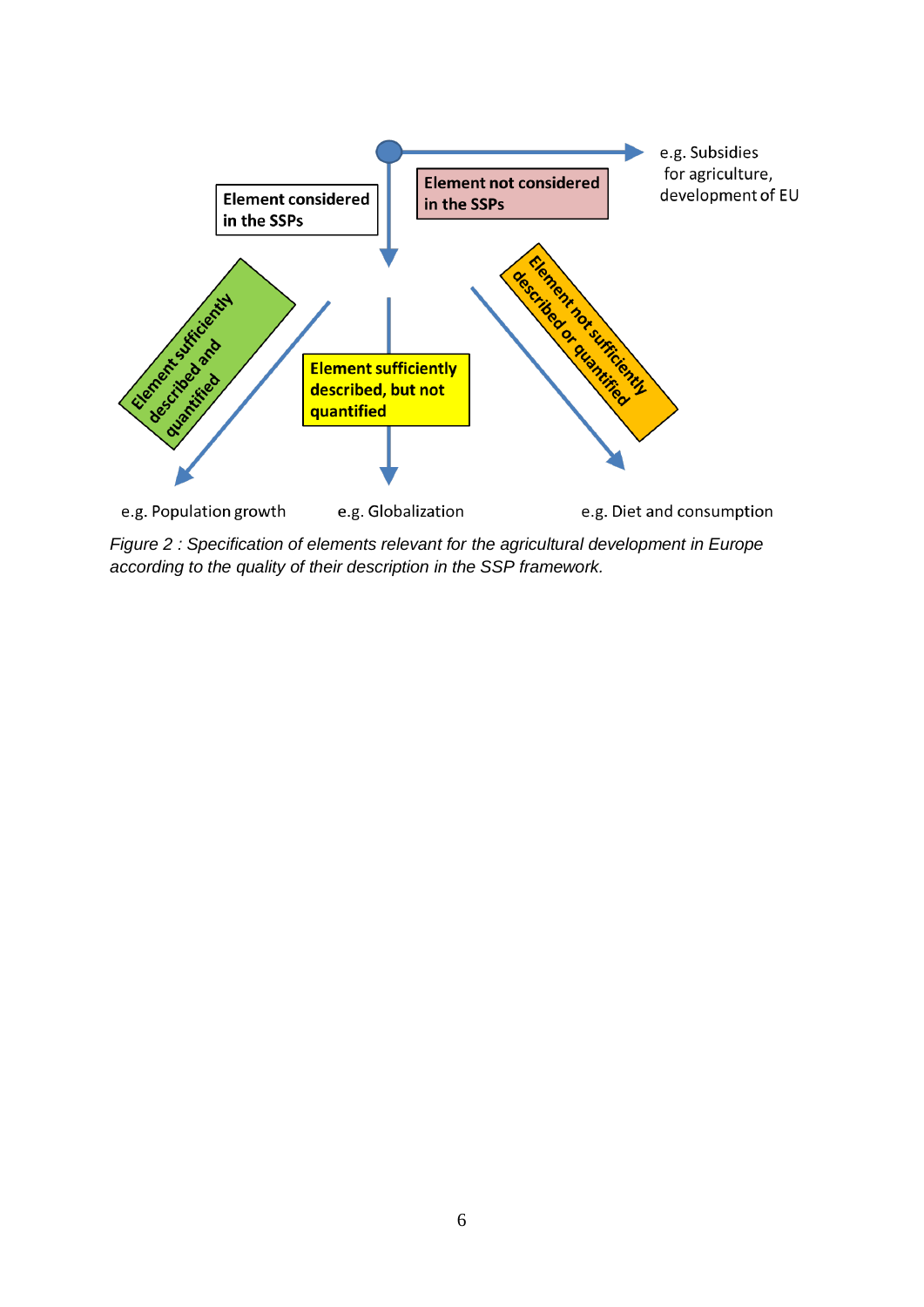*Table 1: Lists of elements described on different levels of detail in the SSP framework. Specification of these elements in the context of the Representative Agricultural Pathways. Colour specify the existing level of description in the framework. HIC – High Income Countries, MIC – Middle Income Countries, LIW – Low Income Countries.* 

|                                                                            |                                                                                               | Element sufficiently described and quantified    |                                                        |                                    |                                | Element sufficiently described, but not quantified |                                                   |                                                           |
|----------------------------------------------------------------------------|-----------------------------------------------------------------------------------------------|--------------------------------------------------|--------------------------------------------------------|------------------------------------|--------------------------------|----------------------------------------------------|---------------------------------------------------|-----------------------------------------------------------|
|                                                                            |                                                                                               | Element not sufficiently described or quantified |                                                        |                                    |                                | Element not considered in the SSPs                 |                                                   |                                                           |
| <b>SSP Elements</b>                                                        | <b>Relevant in the</b><br>context of<br>agriculture for                                       |                                                  | SSP <sub>1</sub>                                       | SSP <sub>2</sub>                   | SSP <sub>3</sub>               |                                                    | SSP4                                              | SSP <sub>5</sub>                                          |
| <b>Demographics</b>                                                        |                                                                                               |                                                  |                                                        |                                    |                                |                                                    |                                                   |                                                           |
| Population growth                                                          | Global agricultural<br>demand                                                                 |                                                  | <b>Relatively low</b>                                  | Medium                             | Low (HIC)                      | High (LIC, MIC)                                    | <b>Relatively High</b><br>(LIC, MIC)<br>Low (HIC) | <b>Relatively low</b>                                     |
| <b>Economy and</b><br>Lifestyle                                            |                                                                                               |                                                  |                                                        |                                    |                                |                                                    |                                                   |                                                           |
| Growth of GDP per<br>capita                                                | Global agricultural<br>demand                                                                 |                                                  | High (LIC, MIC)<br>Low (HIC)                           | Medium                             | <b>Slow</b>                    |                                                    | Medium (LIC, MIC)<br>Low (LIC)                    | <b>High</b>                                               |
| <b>International trade</b><br>(Result of<br>globalization)                 | <b>Spatial distribution of</b><br>agricultural production<br>in- and outside<br><b>Europe</b> |                                                  | <b>Moderate</b>                                        | <b>Moderate</b>                    | <b>Strongly</b><br>constrained |                                                    | <b>Moderate</b>                                   | <b>High</b>                                               |
| Globalization<br>(WTO-Doha round<br>and bilateral trade<br>agreements, and |                                                                                               |                                                  | <b>Connected</b><br>markets,<br>regional<br>production | Semi-open<br>globalized<br>economy |                                | De-globalizing,<br>regional security               | <b>Moderate</b>                                   | High, with<br>regional<br>specialization in<br>production |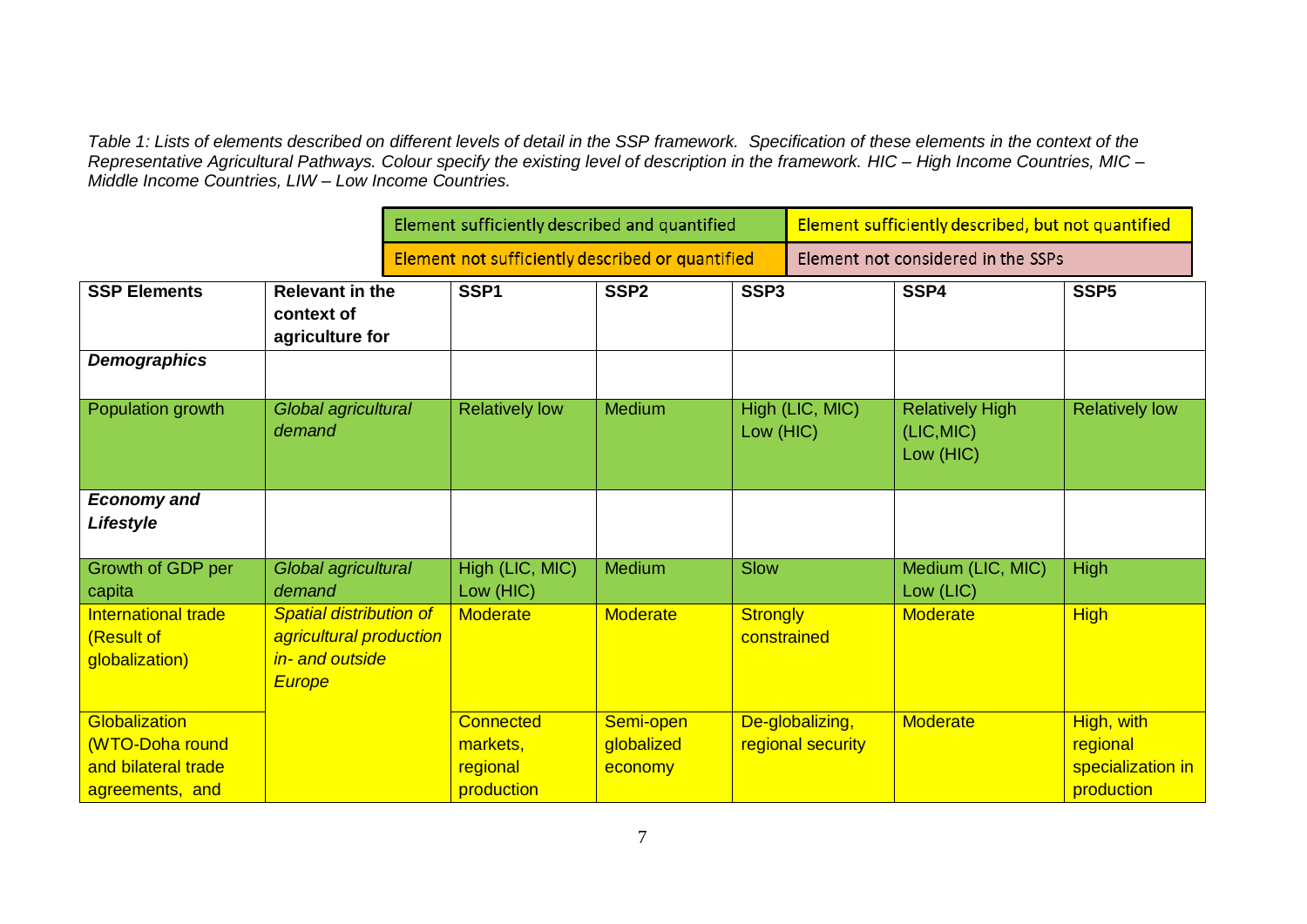| preference for<br>regional production)     |                                                                                     |                                                                                                         |                                                                                          |                                                                                                                                             |                                                                                                                                                                                                       |                                                                                      |
|--------------------------------------------|-------------------------------------------------------------------------------------|---------------------------------------------------------------------------------------------------------|------------------------------------------------------------------------------------------|---------------------------------------------------------------------------------------------------------------------------------------------|-------------------------------------------------------------------------------------------------------------------------------------------------------------------------------------------------------|--------------------------------------------------------------------------------------|
| <b>Consumption and diet</b>                | Overall agricultural<br>demand and regional<br>distribution of<br>production        | Low meat diets,<br>first in HIC<br>spec: also low<br>waste, and<br>overall per<br>capita<br>consumption | <b>Medium meat</b><br>consumption<br>spec: medium<br>waste, per<br>capita<br>consumption | Spec: High meat<br>and per capita<br>consumption in<br><b>HIC, MIC; Low</b><br>meat and pc<br>consumption in<br>LIC; high was<br>everywhere | High per capita<br>consumption in<br>HIC, low per capita<br>consumption in<br>LIW, MIC<br>spec: high meat<br>consumption in<br>HIC, MIC; low meat<br>consumption in LIC;<br>high waste,<br>everywhere | <b>High meat</b><br>consumption<br>spec: high<br>waste,<br>Per capita<br>consumption |
| <b>Policies and</b><br><b>Institutions</b> |                                                                                     |                                                                                                         |                                                                                          |                                                                                                                                             |                                                                                                                                                                                                       |                                                                                      |
| <b>Environmental Policy</b>                | <b>Relevant for</b><br><b>European and</b><br>domestic<br>environmental<br>policies | Improved<br>management of<br>local and global<br><b>issues</b>                                          | $\overline{?}$                                                                           | Low priority for<br>environmental<br><b>issues</b>                                                                                          | <b>Focus on local</b><br>environment in<br><b>MICs, HICs; little</b><br>attention to<br>vulnerable areas or<br>global issues                                                                          | <b>Focus on local</b><br>environment                                                 |
| <b>Policy orientation</b>                  | <b>Relevant for CAP,</b><br>European<br>environmental                               | <b>Strong focus on</b><br>sustainable<br>development                                                    | <b>Weak focus on</b><br>sustainable<br>development                                       | No focus on<br>sustainable<br>development                                                                                                   | Strong focus in HIC,<br>MIC; no focus in<br><b>LIC</b>                                                                                                                                                | <b>Weak focus on</b><br>sustainable<br>development                                   |
| <b>Institutions</b>                        | policies, and domestic<br>environmental and<br>agricultural policies                | <b>Effective</b>                                                                                        | <b>Medium</b><br>effective                                                               | Not effective                                                                                                                               | <b>Effective only in</b><br>HIC, MIC                                                                                                                                                                  | <b>Effective</b>                                                                     |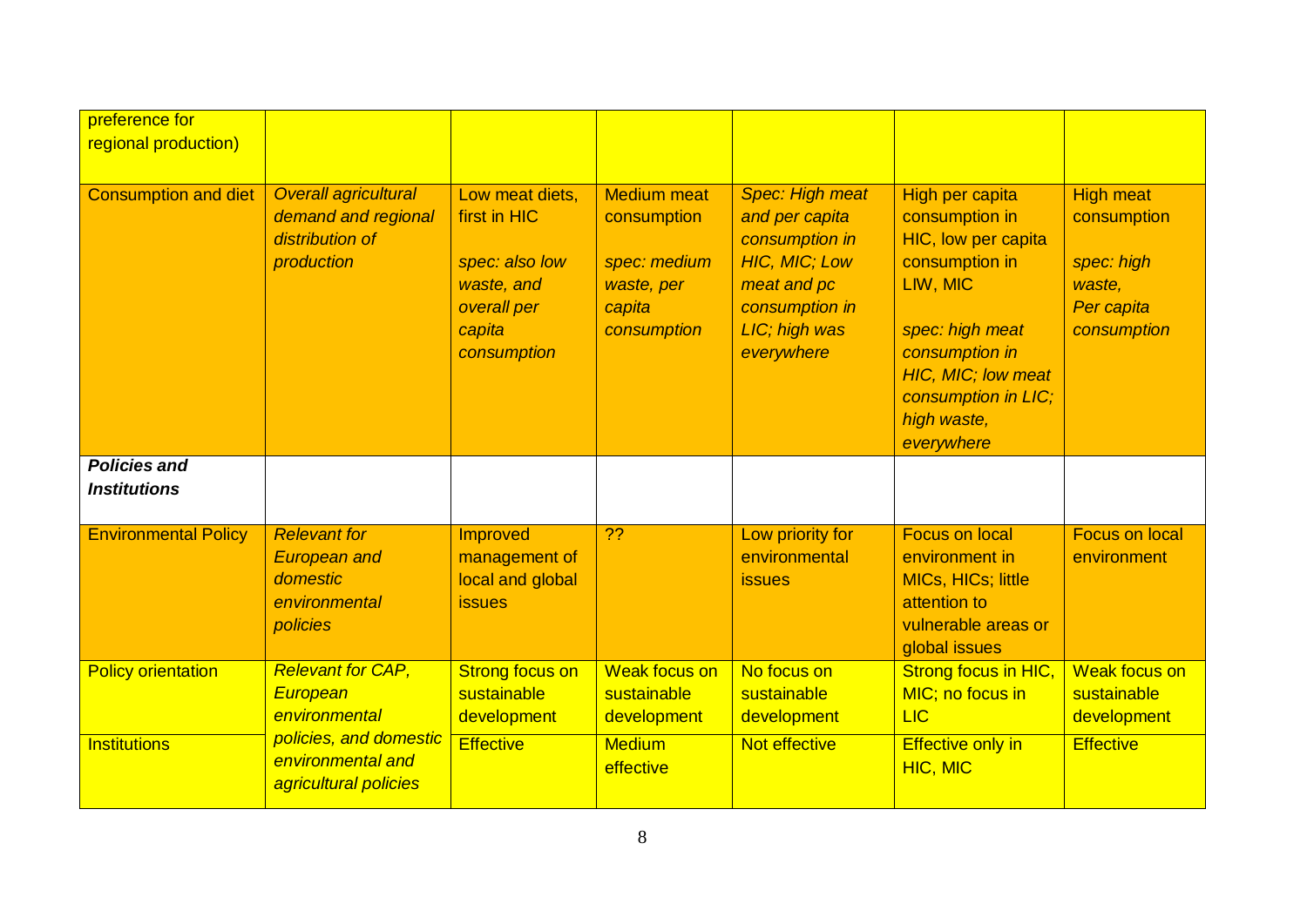| European and<br>domestic agricultural<br>policies              | Agricultural<br>production in Europe  | To be defined in chapter 4.  |                              |                                  |                                                                                 |                              |
|----------------------------------------------------------------|---------------------------------------|------------------------------|------------------------------|----------------------------------|---------------------------------------------------------------------------------|------------------------------|
| <b>Technology</b>                                              |                                       |                              |                              |                                  |                                                                                 |                              |
| <b>Development</b>                                             | <b>Increases in</b><br>productivity   | Rapid                        | <b>Medium</b>                | <b>Slow</b>                      | Rapid in HIC, MIC,<br>Low in LIC                                                | Rapid                        |
| <b>Environmental and</b><br><b>Natural Ressources</b>          |                                       |                              |                              |                                  |                                                                                 |                              |
| <b>Land use</b><br>(Forest protection,<br>nature conservation) | <b>Agricultural land</b><br>expansion | <b>Strong</b><br>regulations | <b>Medium</b><br>regulations | <b>Hardly any</b><br>regulations | <b>Hardly any</b><br>regulations (MI, HI):<br><b>Lack of regulation</b><br>(LI) | <b>Medium</b><br>regulations |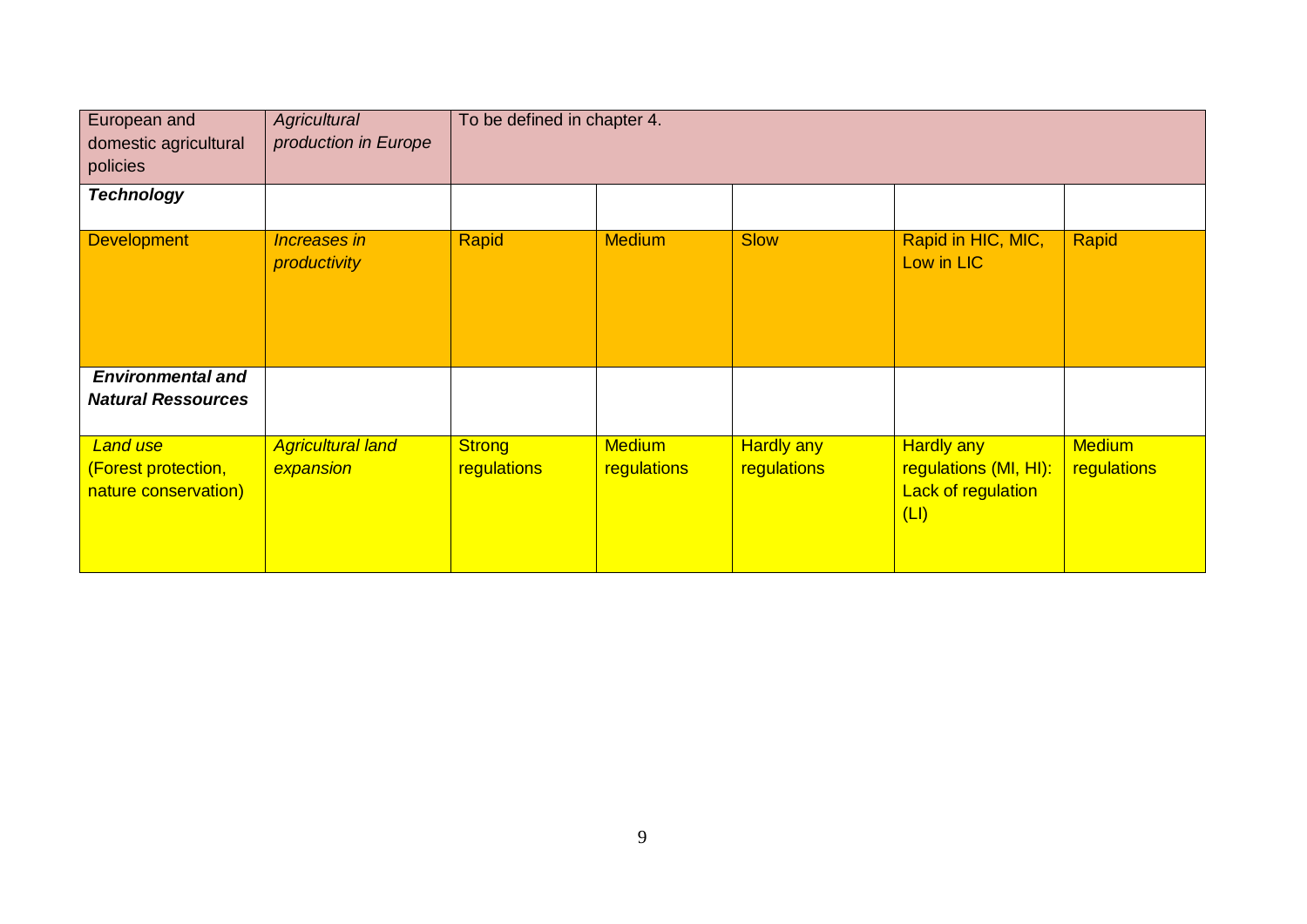# **3. Scenarios for the Europe**

In order to specify RAPs, especially with respect to the CAP, it is necessary to define the development of the European Union.

Cite and describe here the impressions project with EU-SSPs ammended to our purposes.

## **EU-SSP1:**

- Further integration of European financial, fiscal and agricultural policies.
- Integration of new countries into the EU.

#### <span id="page-10-1"></span>**EU-SSP2:**

- Middle of the road scenario.
- The EU will remain and continue to struggle.
- There will be EU-policies, but with a trend to decentralization.

#### **EU-SSP3**

- A fragmented and divided Europe with strong regional rivalry and conflict.
- Eventually the EU will break down.

## **EU-SSP4**

- The EU will consist of a small number of rich countries and become an important economic player.
- Poorer countries will drop out and become even poorer.

## **EU-SSP5**

- Europe regains its leading position in the global economy.
- Strong EU, with focus on policies related to human and social capital, neglecting environmental protection.

## <span id="page-10-0"></span>**4. The Common Agricultural Policy and its Future under different EU-RAPs (Franz)**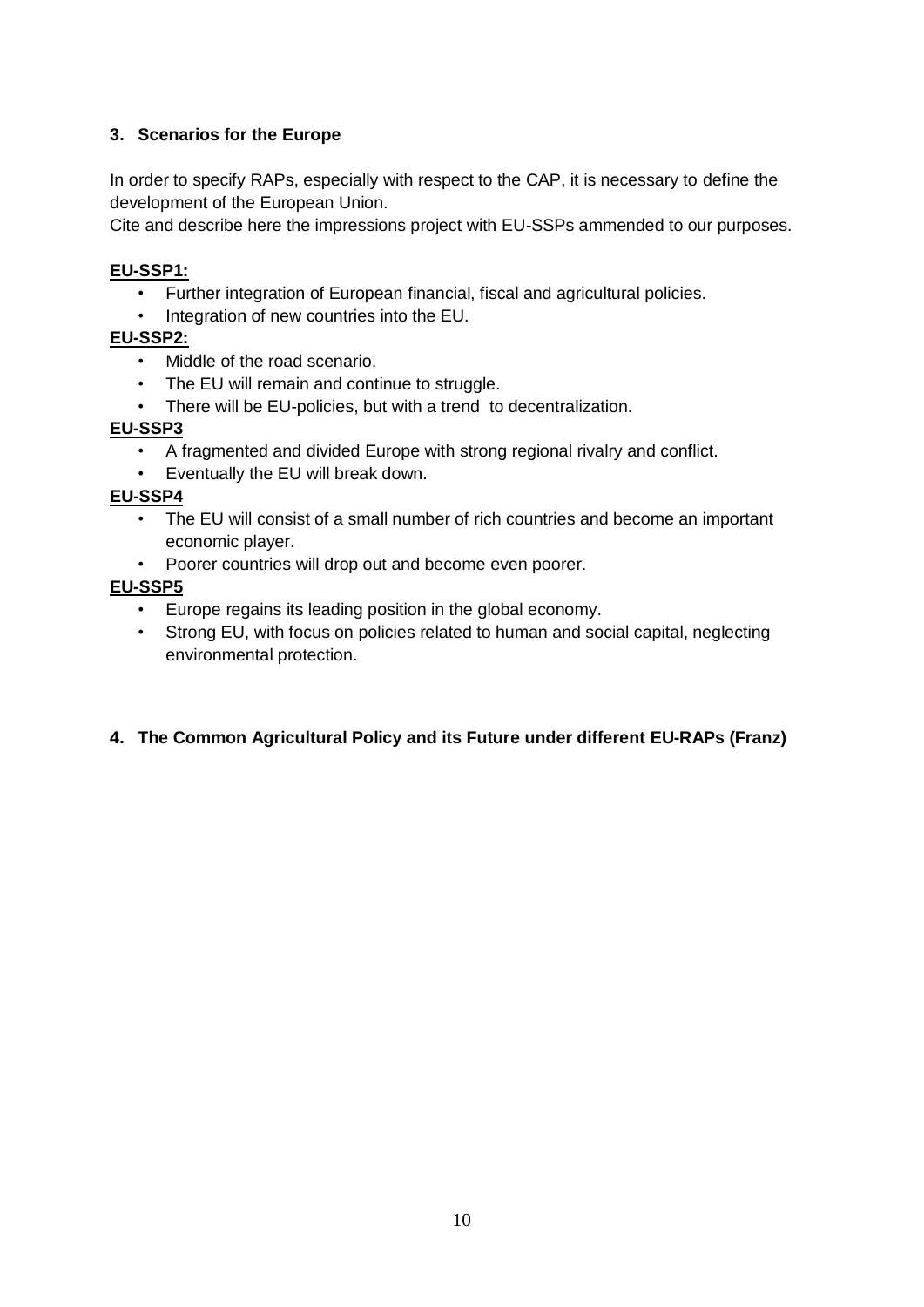| <b>SSP Elements</b>                          | <b>Indicator for</b>                                | EU-RAP1                          | EU-RAP2               | EU-RAP3     | EU-RAP4                                        | <b>EU-RAP5</b> |
|----------------------------------------------|-----------------------------------------------------|----------------------------------|-----------------------|-------------|------------------------------------------------|----------------|
| <b>Policies &amp;</b><br><b>Institutions</b> |                                                     |                                  |                       |             |                                                |                |
| European agricultural<br>policy (CAP)        | <b>Agricultural</b><br>production in<br>Europe      | <b>Strong CAP</b>                | Middle of the<br>road | <b>None</b> | Strong CAP in<br>EU, none in rest<br>of Europe | <b>None</b>    |
| <b>Basic Payment</b><br>Scheme (Pillar I)    | <b>Agricultural</b><br>production in<br>Europe      | <b>None</b>                      | As currently          | <b>None</b> | Strong in EU,<br>none in the rest<br>of Europe | <b>None</b>    |
| Greening (Pillar I)                          | Agricultural<br>area,<br>production, SI<br>measures | <b>Strong focus</b>              | As currently          | <b>None</b> | Exists in EU, not<br>in the rest of<br>Europe  | <b>None</b>    |
| <b>Disaster funds</b><br>(Pillar I)          | Agricultural<br>production in<br>Europe             | <b>Exists</b>                    | As currently          | <b>None</b> | Strong in EU,<br>none in the rest<br>of Europe | <b>None</b>    |
| Rural development<br>scheme (Pillar II)      | <b>Promotion of SI</b><br>measures                  | Exists, shift to<br>sust. issues | As currently          | <b>None</b> | Exist in EU, not<br>in the rest of<br>Europe   | <b>None</b>    |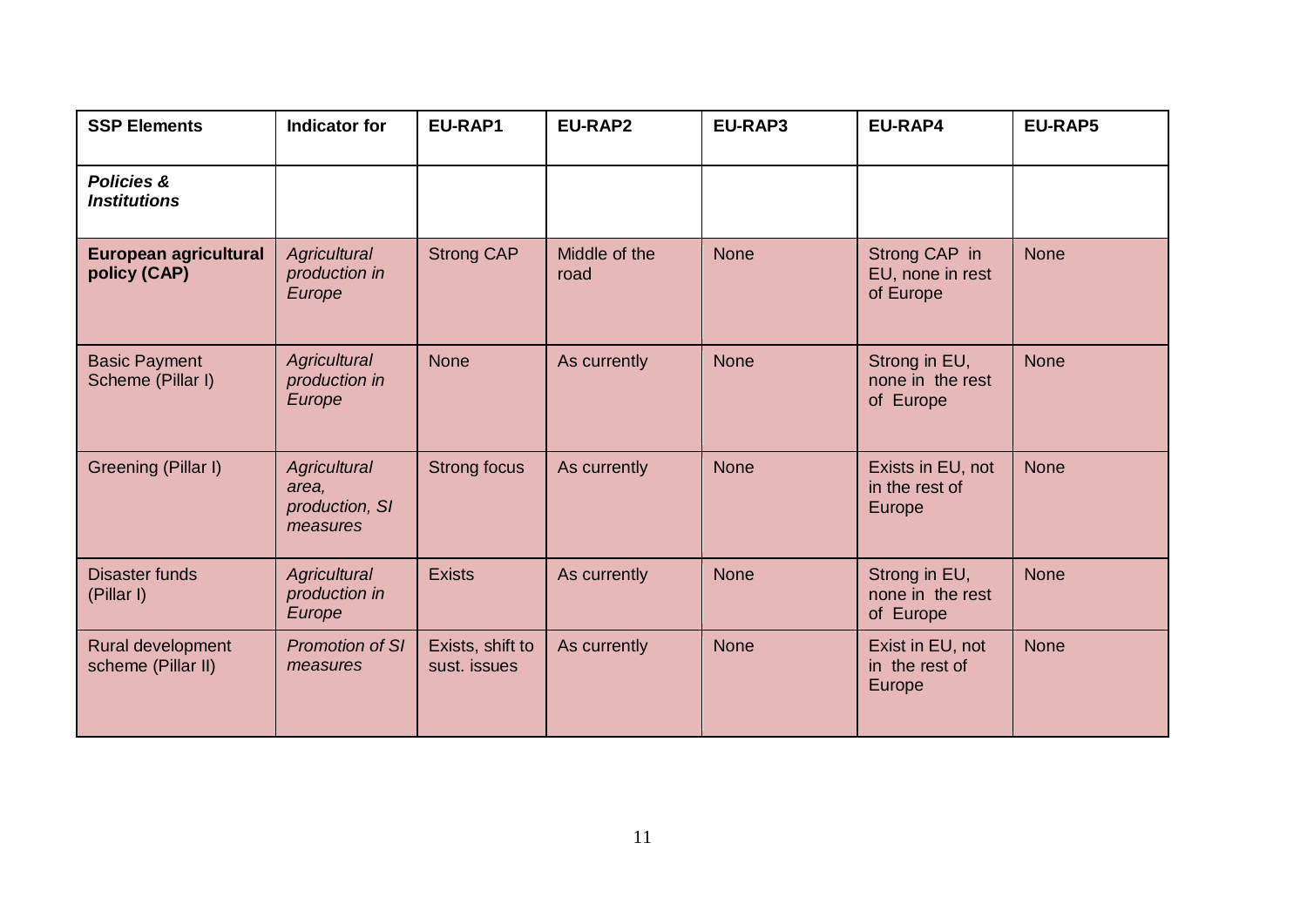| Part of Pillar II that<br>goes to the<br>environment | Agricultural<br>production in<br>Europe | Large                   | As currently              | <b>None</b>                        | Exist in EU, not<br>in the rest of<br>Europe                          | <b>None</b>             |
|------------------------------------------------------|-----------------------------------------|-------------------------|---------------------------|------------------------------------|-----------------------------------------------------------------------|-------------------------|
| <b>National agricultural</b><br>policy               | Agricultural<br>production in<br>Europe | No domestic<br>policies | Weak domestic<br>policies | Strong domestic<br>policies in HIC | No domestic<br>policies in EU,<br>weak agr.pol in<br>the rest of Eur. | No domestic<br>policies |